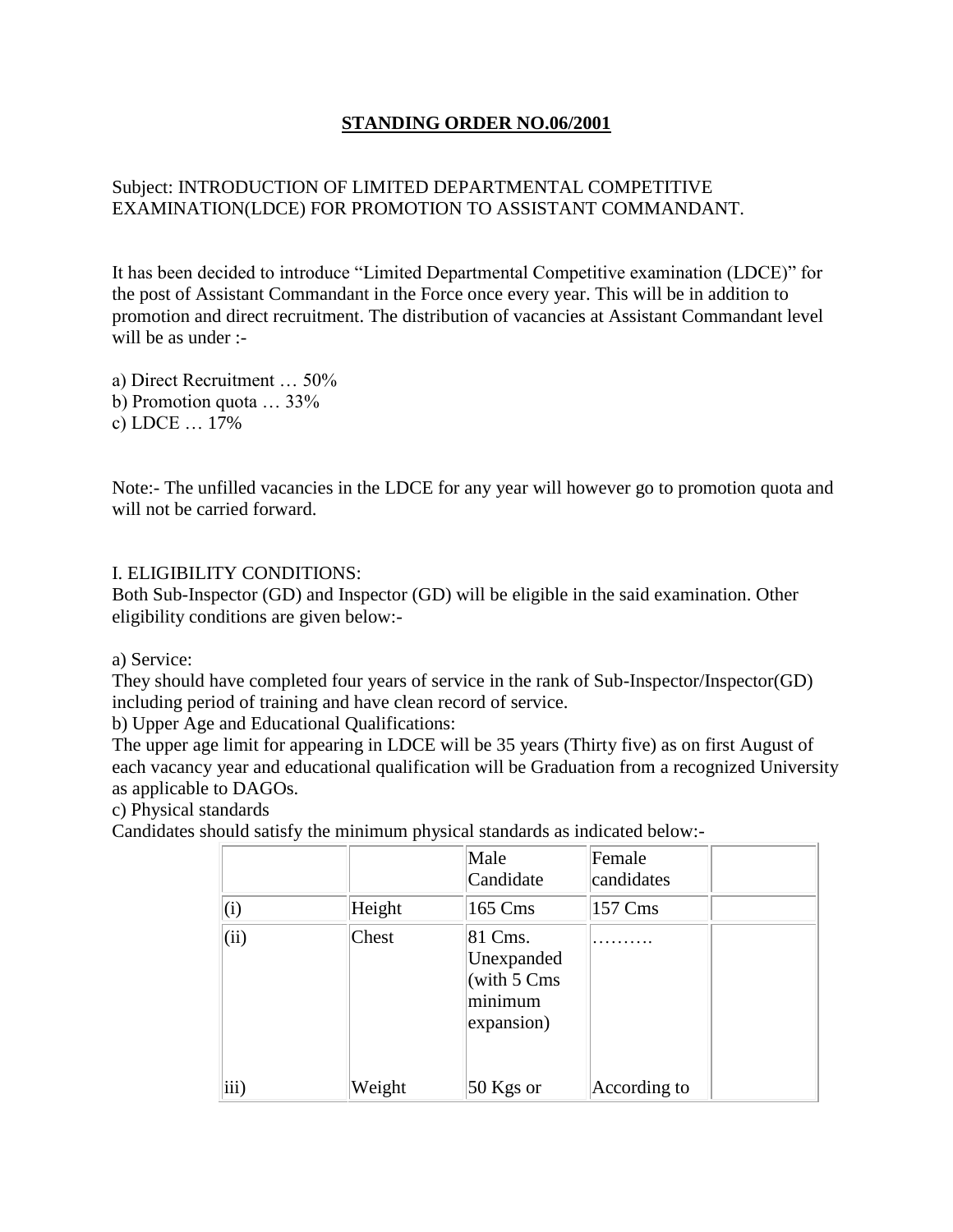|  | according to<br>$\parallel$ height | height but not<br>less than 46<br>Kgs. |  |
|--|------------------------------------|----------------------------------------|--|
|  |                                    |                                        |  |
|  |                                    |                                        |  |

(d) Medical Standard i) Eye Sight (with or without glasses): Distant Vision Better Eye Worse Eye (Corrected vision) 6/6 6/12 or 6/9 6/9

Near Vision Better Eye Worse Eye (Corrected vision) J-I J-II

ii) The candidates must not have knock knees, flat foot or squint eyes and they should possess high colour vision. The candidates will be tested for colour vision by Ishihara's test as well as Edrich Green Lantern test. They must be in good mental and bodily health and free from any physical defect likely to interfere with the efficient performance of the duties.

iii) Subject to (i)  $\&$  (ii) above, the standards of Medical fitness for the candidates would be the same as prescribed by the Government for DAGOs.

iv) It should, however, be clearly understood that the Director General, CRPF reserves to himself, absolute discretion to reject or accept any candidate after considering the report of the Medical Board.

## (e) Number of Chances

In all, three chances will be given for appearing in LDCE. The willing and eligible candidates will submit application in the format enclosed. No TA/DA , journey expenses are allowed for attending the test. The period of the test will be treated as on leave for the candidates appearing in the test which would be sanctioned by the leave sanctioning authority.

## II. PROCEDURE FOR EXAMINATION

The LDCE will be conducted tentatively in the month of Feb every year in two stages as under :- (a) Stage-I

This will comprise of checking of service records, physical and medical standards, physical efficiency test and written examination.

(b) Stage  $-2$ 

Those candidates who qualify in stage-I will be called for personality test and interview.

III. PHYSICAL EFFICIENCY TEST

Physical Efficiency tests shall comprise the following items. Failure even in one item of this test will amount to disqualification:-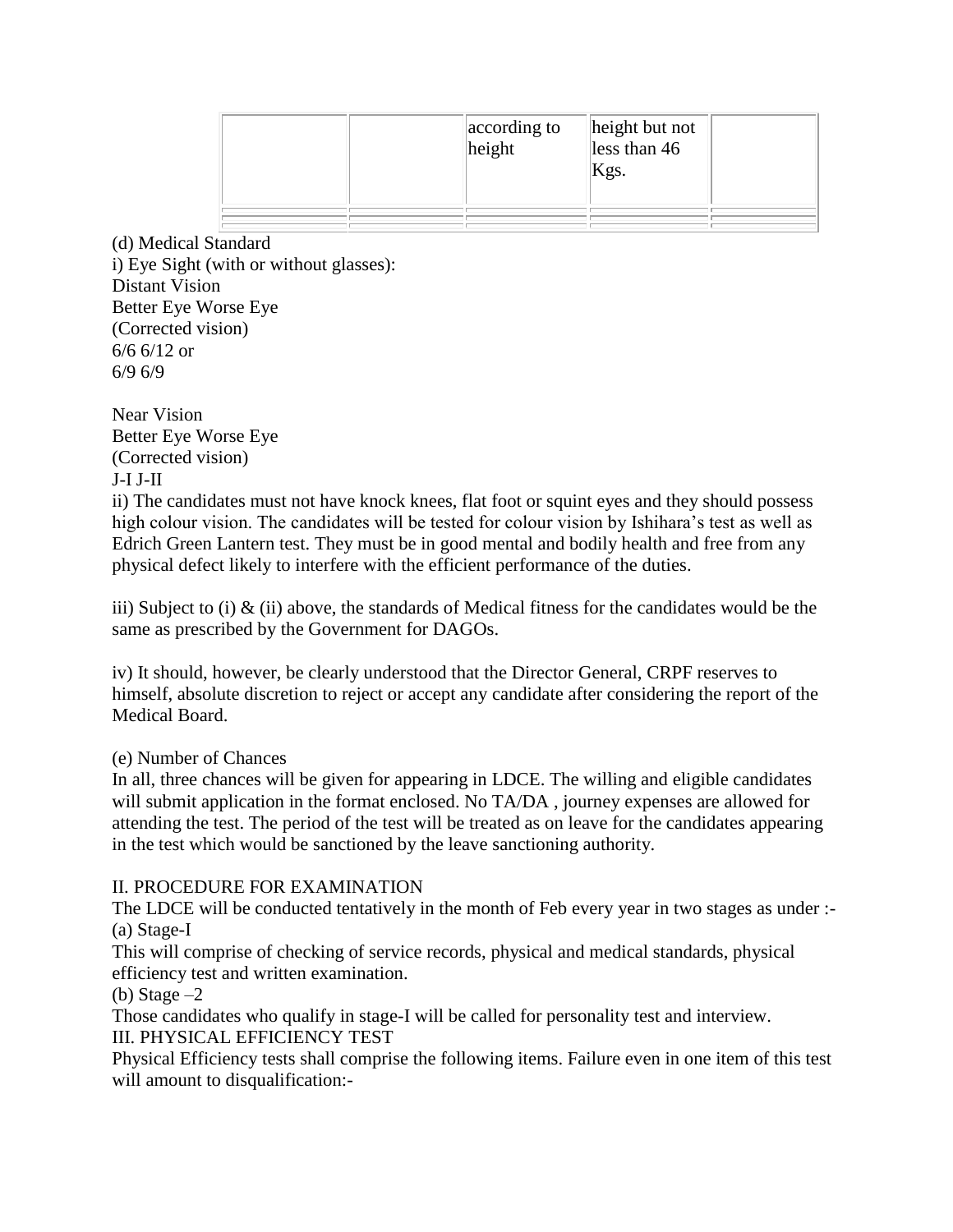(a) Male Candidates:-

i) 100 meters race to be completed in 15 seconds. ii) 800 meters race to be completed in 2 mts 45 seconds. iii) Long Jump –3.50 mtrs .(Three changes are to be given ). iv) High jump  $-1.05$  mtrs " v) Shot Put -4.05 mtrs " (7.26 kgs) (b)Female Candidates

i) 100 meters race to be completed in 17 seconds. ii) 800 meters race to be completed in 3.45 seconds iii) Long jump - 3.00 mtrs (Three changes are to be given) iv) High jump - 0.90 mtrs (do)

#### IV WRITTEN EXAMINATION

Written test will comprise of three papers as given below:-

a) Part-I Intelligence test and General Knowledge:

This will include General awareness, General intelligence, reasoning numerical ability, current events, matters of every day observation and experience. This paper will be objective type for two hours duration and will carry 200 marks.

(b) Part-2 Essay, Precis writing and Comprehension

The medium of writing may be opted as Hindi or English. This paper will be of 100 marks to be answered in one hour.

(c) Paper-3 Professional skills.

.

This paper will be designed to test professional skill of the candidate in relation to operational and administrative requirements of the Force. Questions on Weapons & Tactics, Logistic functions, Acts & Rules; Manuals , Planning and conduct of operations at Company level will be set for 200 marks and time allowed will be two hours.

d) Qualifying marks will be 45% in each paper and 50 % in aggregate.

V. PERSONALITY TEST AND INTERVIEW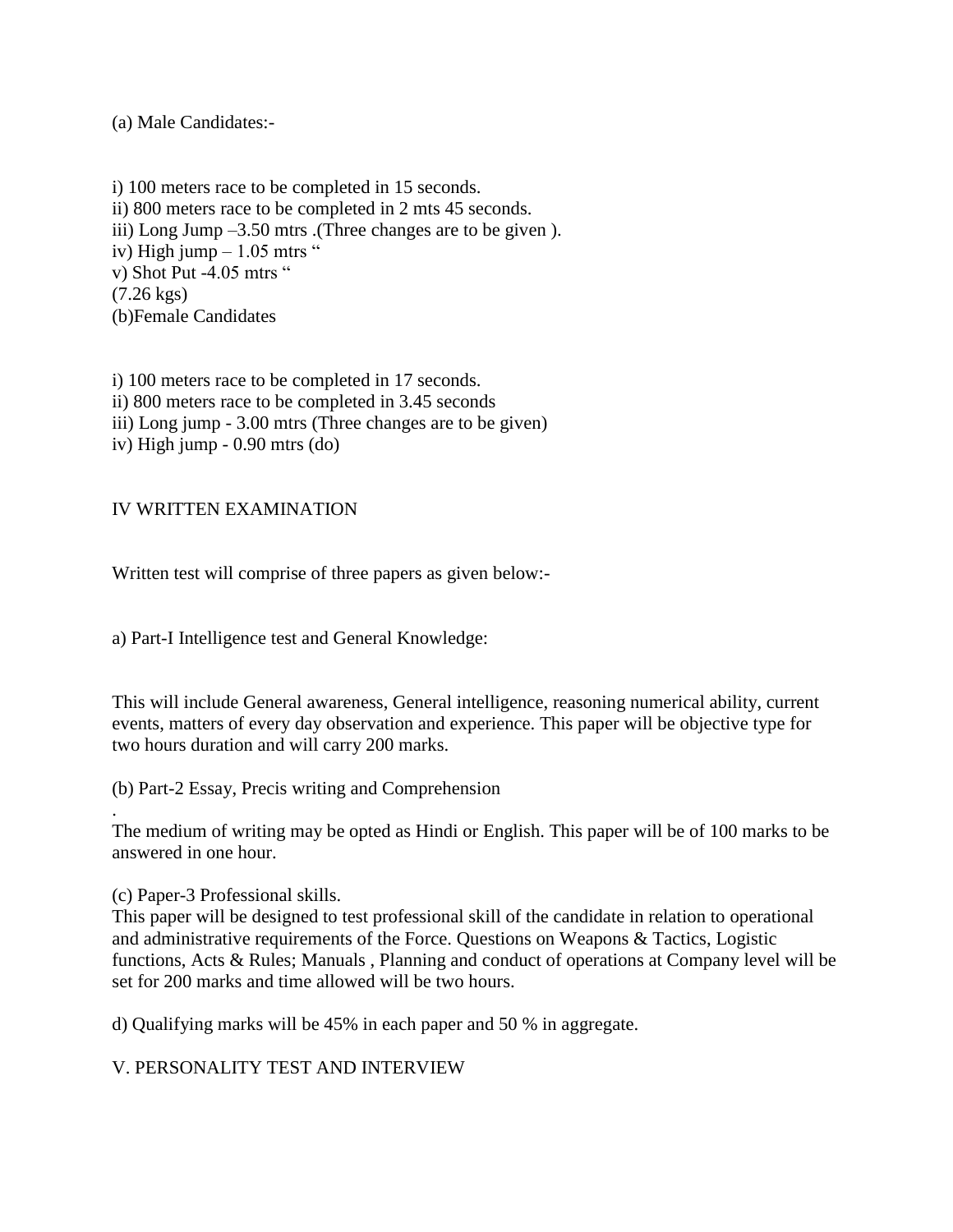i) All those candidates who qualify in Stage-I will be called for Personality Test and Interview. This will comprise of the following:-

a) Intelligence Test(100 Marks) }

b) Psychological Test (100 marks) }

Professionally developed intelligence and psychologists test will be administered by competent psychologists to test the IQ and psychological make up of candidates.

c) Command and Group Tasks(100 marks)

To assess leadership qualities and ability to work as a team "Group and Command Tasks" on the lines as administered by Service Selection Board of Armed Forces will be conducted. Group Planning tasks may be based on present operational employment of the Force in Counter Insurgency environment and the ability to plan and conduct operations at sub-unit level will be tested.

d) Lecture, Group Discussion and Situation Report (100 marks)

The individual expression ,logical thinking and argument will be tested in the form of one lecture on a current topic and his participation in a group discussion each comprising of 25 marks. From a given narrative the candidate will be asked to prepared a brief report which will be for 50 marks.

e) Interviews -(100 marks)

This will be conducted by the following board of officers:-

DG,CRPF Chairman

Addl.DG/IGP CRPF Member

An Officer not below the Member Rank of Dy.Secretary of MHA An Officer of the rank of Co-opted member DIGP from another CPO (BSF/ITBP/SSB)

DIGP(Pers), CRPF Member Secretary

ii) The qualifying marks in stage-2 will also be 45% in each part with 50% aggregate. A merit list will thereafter be drawn for all those candidates who have qualified in both stages  $-1 \& \text{II}$  of the LDCE. The candidates will be appointed in the rank of Assistant Commandant based on their merit and availability of vacancies in the year.

VI. MEDICAL CATEGORISATION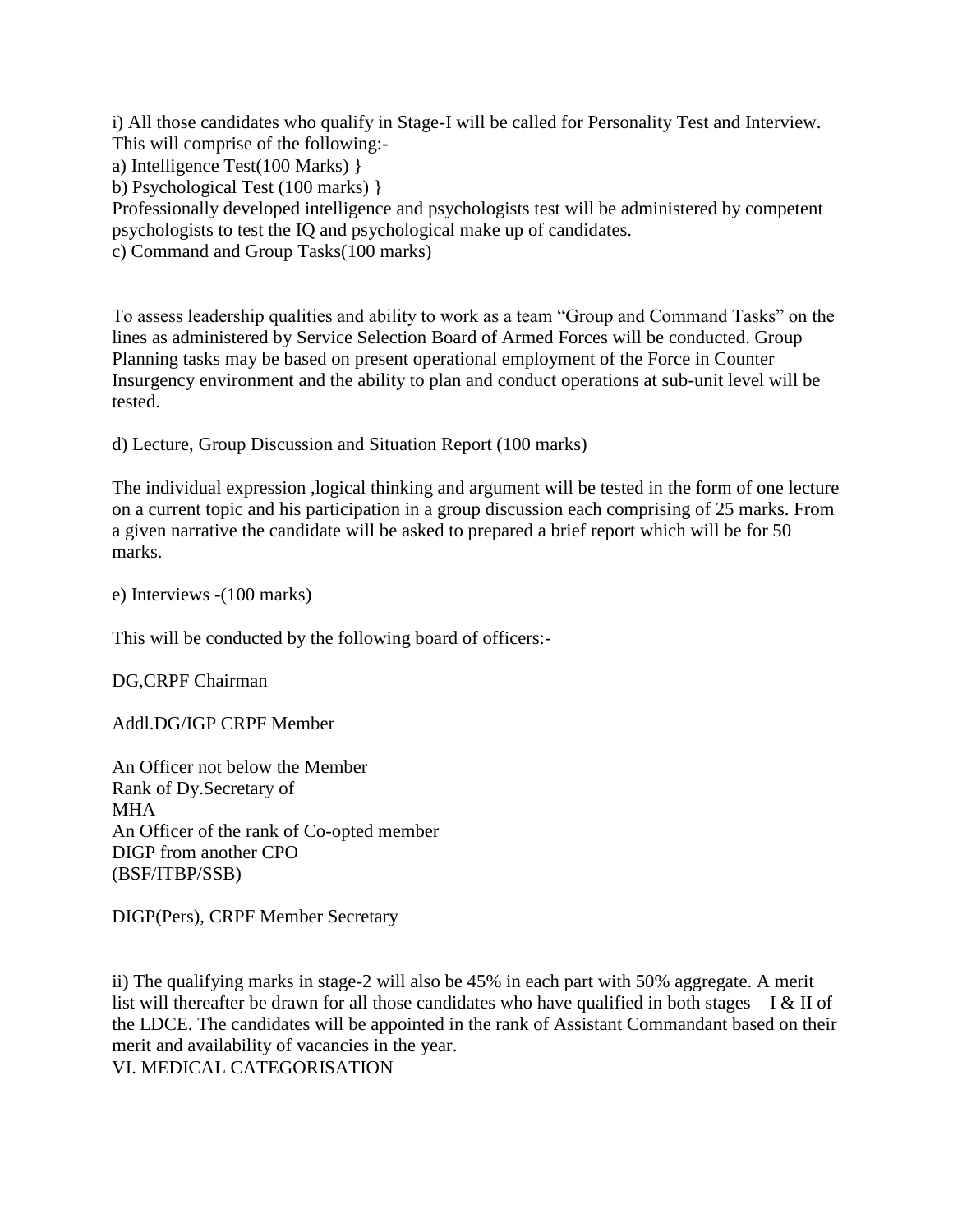Candidates appearing for interview will have to produce their Medical Category Certificates as per Standing Order No.10/2000 dated 20.12.2000. Those candidates who are not eligible for promotion on medical grounds will not be considered for appointment to the post of Assistant Commandant under LDCE.

VII. RELAXATION The relaxation of SC/ST and OBC candidates will be available as per Government orders.

#### VIII. SENIORITY

Personnel recruited through LDCE will be treated as part of promotion quota and their seniority will be with reference to the date of selection as per DOP & Ts OM No.22011/5/76-Estt-D dated 24.6.78. Within the candidates selected through LDCE, the inter se seniority will be as per their position in the merit list of LDCE.

#### IX. TRAINING

…………

Selected candidates will undergo training as decided by the Directorate General and they will remain on probation for a period of two years.

This order will be effective from the date of issue.

# APPLICATION FOR THE POST OF A/C THROUGH LDCE

RECENT PASSPORT SIZE BLACK AND WHILE PHOTOGRAPH

1. Force No. Rank & Name of applicant :

2. Unit :

- 3. Date of birth :
- 4. Date of enlistment :
- 5. Educational qualification :
- 6. Category( SC/ST/OBC) :